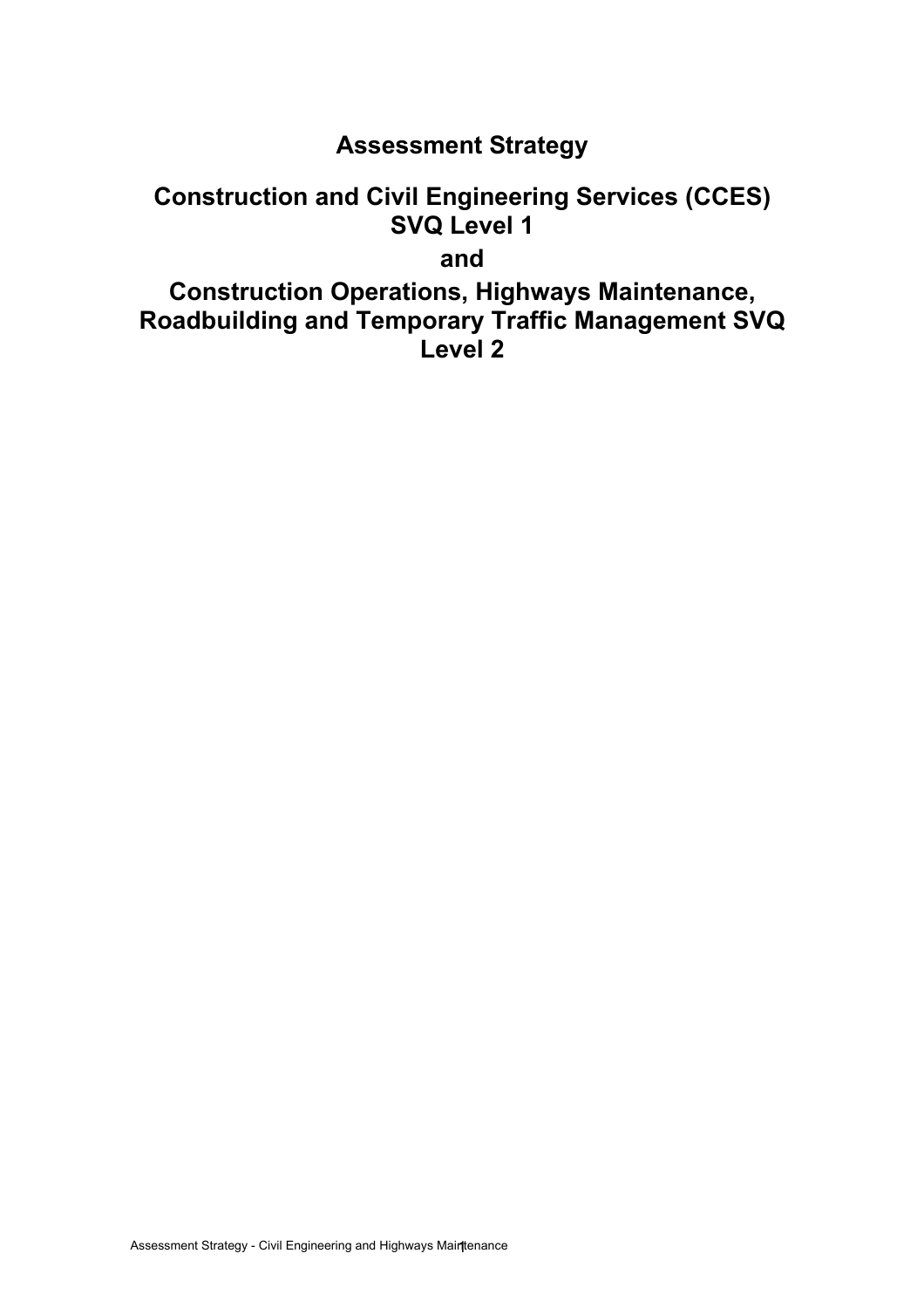### **Assessment Strategy**

## **Construction and Civil Engineering Services (CCES) NVQ/SVQ Level 1 and**

### **Construction Operations, Highways Maintenance, Roadbuilding and Temporary Traffic Management NVQ/SVQ Level 2**

#### **Introduction**

This document sets out the assessment strategy for the Construction and Civil Engineering Services Level 1 and Construction Operations, Highways Maintenance, Roadbuilding and Temporay Traffic Management Level 2 NVQs/SVQs. The assessment strategy describes the Construction and Civil Engineering Services Standards Development Group's expectations with regard to assessment of the national occupational standards that form the basis of the qualification.

The document has been prepared following guidance published by QCA and SQA 'Developing an assessment strategy for NVQs and SVQs' and 'Good practice in the development and assessment strategies for NVQs and SVQs'.

As with all NVQs/SVQs, Awarding Bodies are also expected to meet the requirements for quality control as set out by the regulatory bodies.

NVQs/SVQs have been in operation in the sector for the past eight years. The assessment strategy therefore reflects and builds upon existing experience and good practice in relation to assessment and quality control.

This document addresses the responsibilities of the Construction and Civil Engineering Services Development Group in respect of the four components of an assessment strategy:

- mandatory requirement for evidence from performance in the workplace
- where simulated working conditions may be deployed to assess competence and the characteristics that simulation should have
- the occupational expertise requirements for assessors and verifiers
- the recommended approach to external quality control of assessment.

#### **Assessment of performance in the workplace and simulation**

The majority of the evidence required for these awards must be derived from performance in the workplace. The units of competence clearly indicate in bold/italic print the few instances where evidence via simulation is permitted. Any simulations that are allowed must be agreed between the Centre and the External Verifier and must be set up so as to replicate real work activities, as closely as possible to those normally operating in the workplace. Simulations must be designed to achieve the following:

- Candidates must be able to demonstrate the actions they would take, using the equipment and materials normally found within the workplace;
- Information available to candidates on the hazards and risks they may encounter and the response expected must be consistent with workplace policies and practices of a typical organisation involved with the occupation.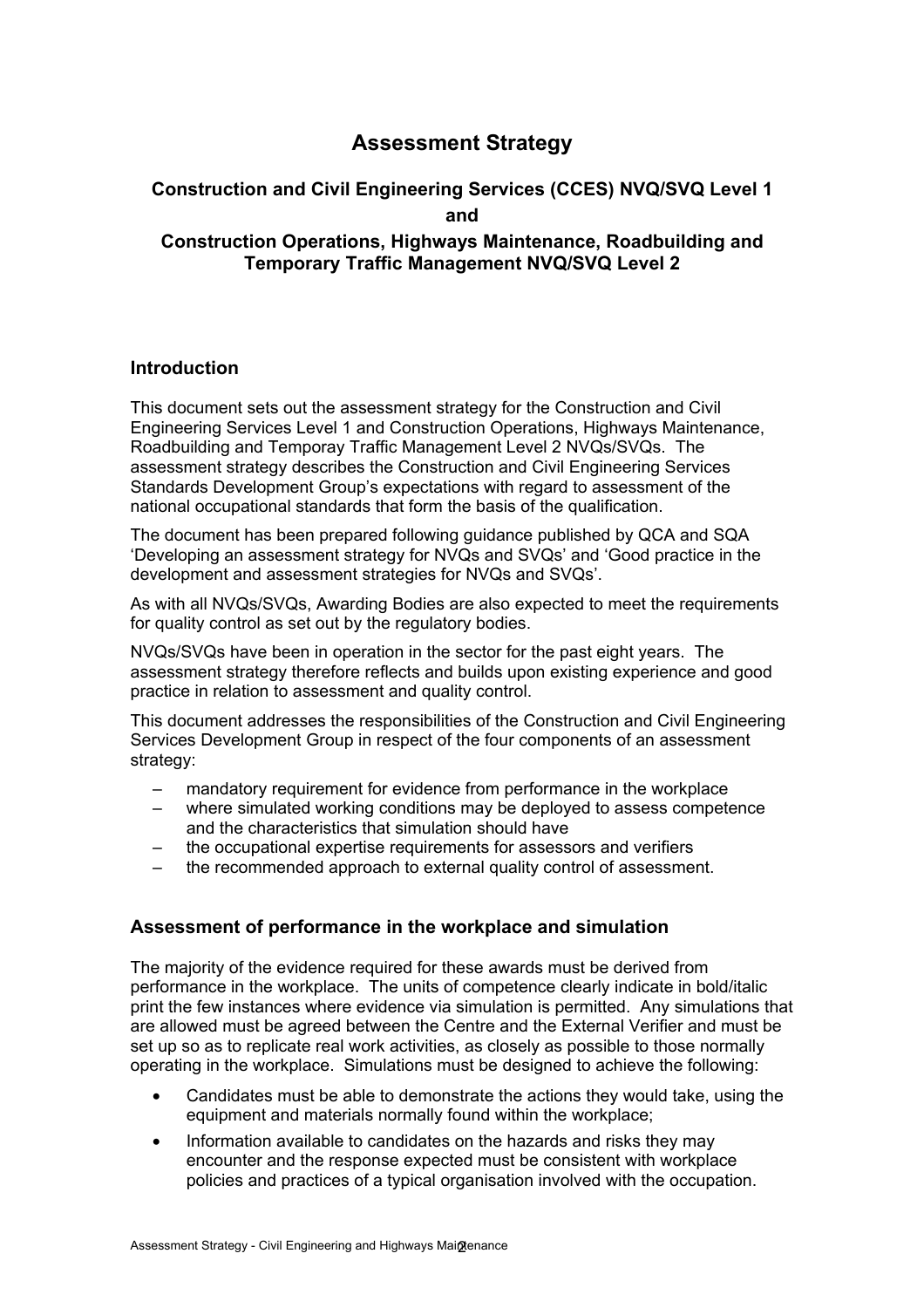Where simulation is allowed and agreed between the Centre and the External Verifier, it must only be practised under the conditions of a realistic working environment, which is defined as:

- A place where the provision of the occupational work activities are carried out;
- Working conditions should reflect those found in the workplace (which may include the customers' premises) and include facilities, appliances, systems and controls used in the workplace for the activities being assessed. The simulation must also replicate the constraints and pressures of the workplace.

#### **Occupational competence of assessors and verifiers**

#### **Assessors**

Assessors for these NVQs/SVQs must be competent and must have an up-to-date working knowledge of the occupation and sector, they must:

- within the last five years have two years' operational experience appropriate to the level of NVQ/SVQ they intend to assess
- hold an in-depth knowledge of the National Occupational Standards for the sector
- hold or be working towards Employment National Training Organisation (ENTO) unit A1 or hold units D32 and D33. In Scotland the Scottish teaching exemption should apply and where the ENTO units apply, an action plan should be agreed for their achievement.

Standard Setting Bodies may agree with their respective Awarding Bodies a more demanding criteria. For assessors the above is agreed as a minimum level of criteria

All assessors must have a sound in-depth knowledge of the national occupational standards and requirements of the NVQ/SVQ; they must also have an understanding of the Awarding Body policies and procedures.

All assessors must only assess in their acknowledged area of occupational competence.

All assessors must be registered with their approved centre and be accountable to that organisation for their assessment practice.

All assessors must demonstrate a commitment to uphold the integrity of the national occupational standards.

All assessors must be prepared to participate in training initiatives for their continued professional development.

All assessors should not be involved in the training of candidates. However, if this places an unrealistic assessment burden on the approved centre, it is acceptable, in instances where the assessor might hold a position of giving him/her a vested interest in the outcome of the assessment, for the awarding body to implement additional quality assurance measures to ensure that the integrity and objectivity of assessment will not be compromised.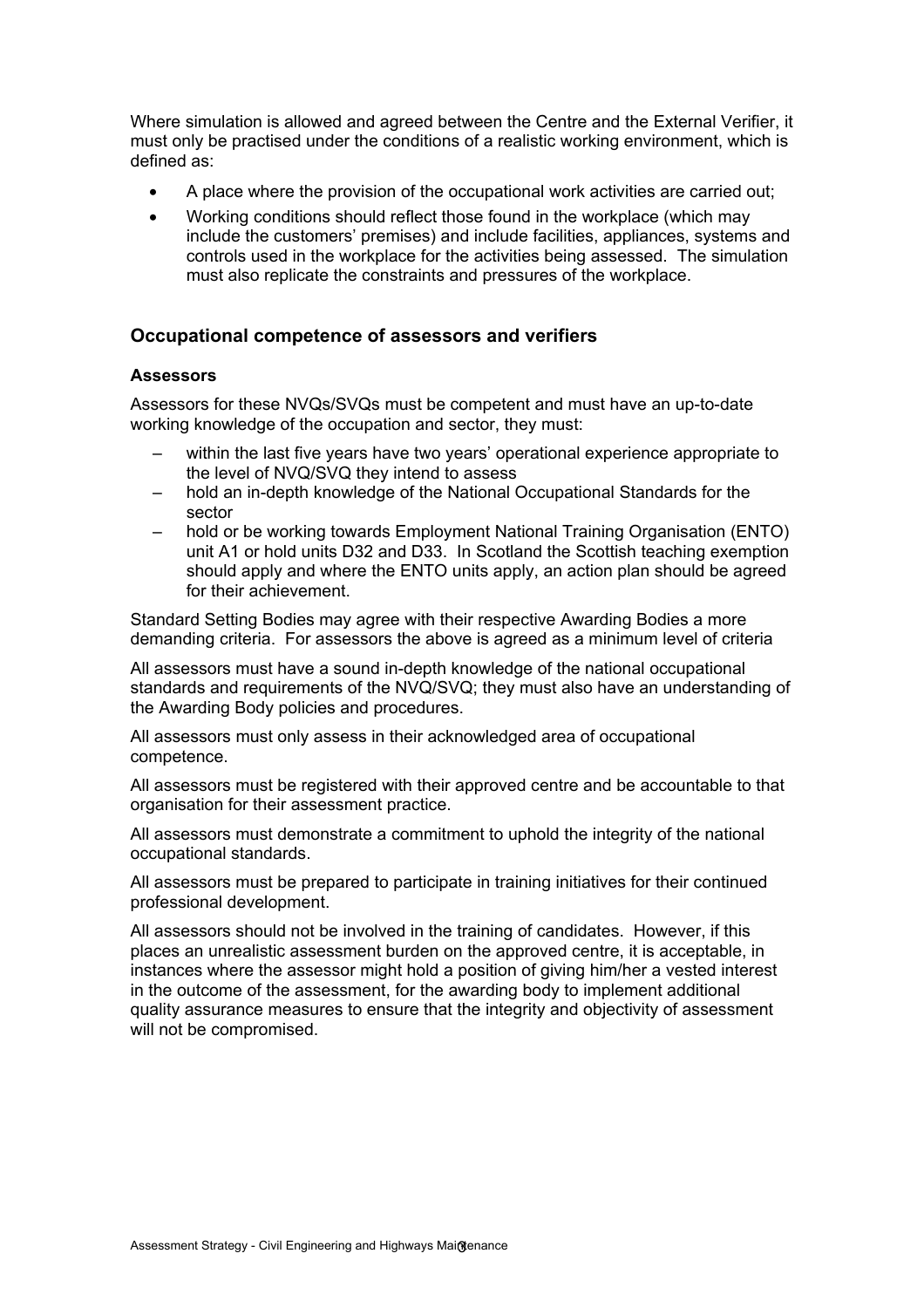#### **Internal Verifiers**

Internal Verifiers for the N/SVQ must have an up-to-date working knowledge of the occupation and sector, they must:

- within the last five years have two years' experience appropriate to the level of NVQ/SVQ they intend to verify
- have an in-depth knowledge of National Occupational Standards for the sector
- hold or be working toward ENTO unit V1 or hold unit D34. They will ideally hold the ENTO unit A1 or units D32 and D33.

Internal Verifiers must be in a position to contribute to and influence an Approved Centre's assessment policy. They should be EITHER:

- employed by the same organisation as the Assessors OR
- working in partnership with the Approved Centre and have access to the evidence used by the Assessors.

All internal verifiers must have a sound in-depth knowledge of the national occupational standards and NVQ/SVQ requirements for the assessments they are verifying. They must also have a good understanding of the Awarding Body policies and procedures.

All internal verifiers must demonstrate a commitment to uphold the integrity of the national occupational standards and their assessment and verification practices.

All internal verifiers must be prepared to participate in training initiatives for their continued professional development.

All internal verifiers must provide evidence of their ability to maintain occupational competence thus keeping their technical knowledge and skills up to date.

#### **External Verifiers**

External Verifiers must have an up-to-date working knowledge of the occupation and sector – this is defined as:

- having in-depth knowledge of the National Occupational Standards for the sector
- a minimum of two years working in the sector or
- involvement in the delivery of training and skills development activities within the sector.

External Verifiers must either hold or be working towards ENTO Unit V2 or hold unit D35, the units of competence concerned with external verification, when they are appointed by the Awarding Body. External Verifiers will ideally hold ENTO unit A1 or units D32 and D33 and they are encouraged to achieve unit V1 or hold unit D34 (See note 1).

External Verifiers must be prepared to participate in training initiatives for their continued professional development.

External Verifiers must demonstrate their ability to maintain credibility with the sector and to retain the confidence of the sector through commitment to ongoing personal and professional development.

**Note 1** All External Verifiers are expected to achieve ENTO unit V2 within 12 months of being accepted as an External Verifier. They must have achieved ENTO unit A1 or hold units D32 and D33 before being appointed as an External Verifier.

**Note 2** The Scottish Teachers qualification can act as an exemption for the ENTO A/V units within SVQs. There is however no exemption for D35/V2.

Standard Setting Bodies may have within their respective Awarding Bodies a more demanding criteria. The above is agreed as a minimum level of criteria.